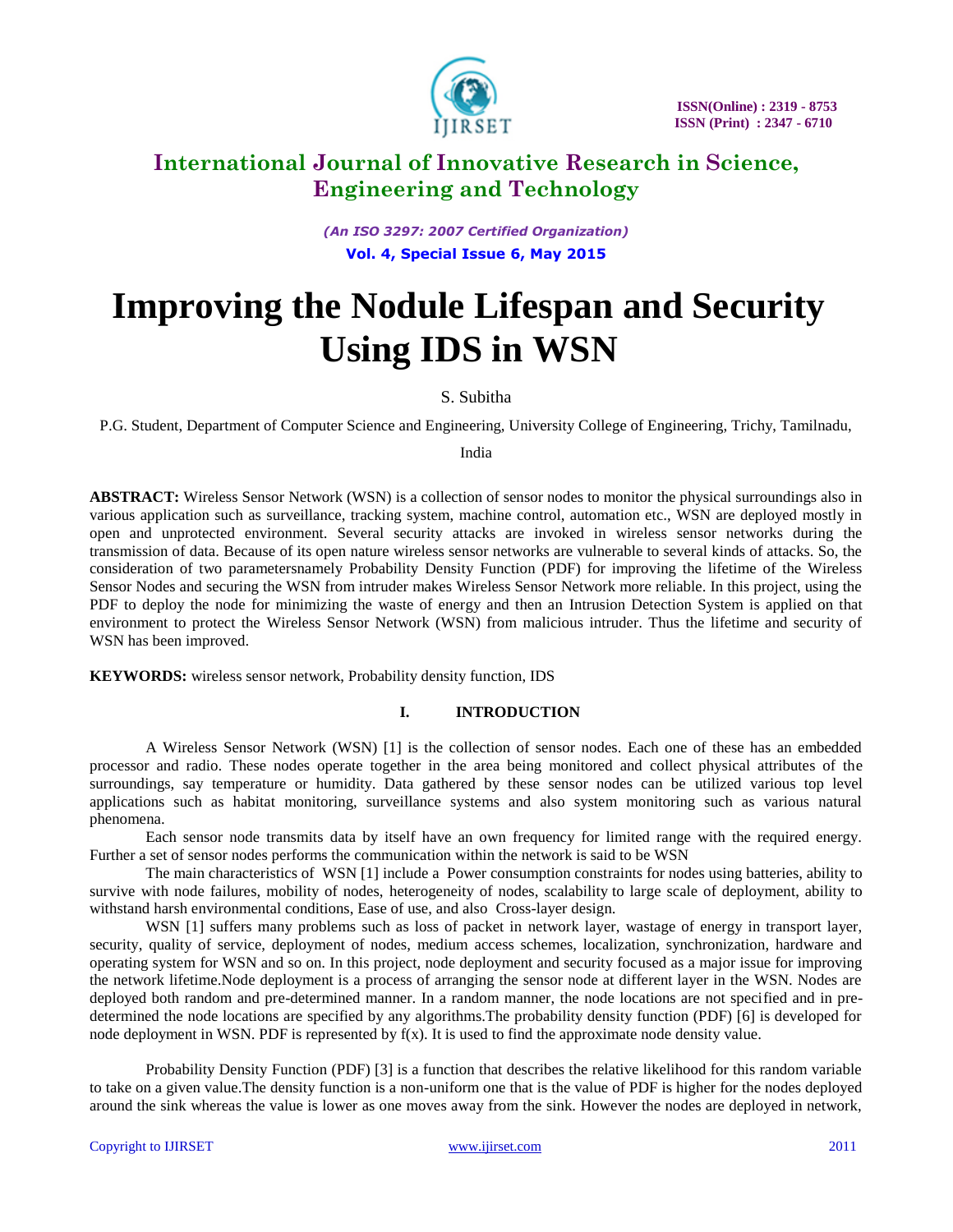

### *(An ISO 3297: 2007 Certified Organization)* **Vol. 4, Special Issue 6, May 2015**

it is difficult to identify whether the node is malicious or trusted. So, in order to provide security, an intrusion detection system (IDS) [4] is needed.

### **II. RELATED WORK**

Data Traffic and Distance Based Strategy**:** Azad et.al [6] haveanalyzed the network traffic and the energy usage distribution among networks to maximize the network lifespan with corona based network structure. They have analyzed and establish the ring thickness and hop size as a parameter and it is responsible for energy balancing. Based thickness and hop size has been determined. Through this scheme, increase the network lifespan along with optimal ring thickness and hop size. Consider the two other problems to redefining the optimization problem 1) concomitant hop size variation by sensors over lifetime along with optimal duty cycles, and 2) a distinct set of hop sizes of sensors in each ring. This existing problem brings the prolonged uniform energy usage in lower critical energy and additional improves the lifespan of the network.Simulation results show substantial improvements in terms of network lifespan and energy usage distribution over the existing policies.

Probability based strategies**:** A. Boukerche et.al [8] based on the probability of interest routing path selection with a target to balance energy consumption and enhance the network lifetime.They have considered the problem of achieving energy balanced data propagation in wireless sensor network. For maximizing the network lifetime, energy balance property is necessary. They have proposed a distributed, adaptive data propagation algorithm that exploits are limited, local density information for achieving energy-balanced propagation while at the same time keeping energy dissipation at low levels. They have proposed a density based probabilistic data propagation protocol on the way to balancing the energy consumption. Here the nodes are deployed in corona based network architecture. The density based protocol avoids the energy depletion and prolong the network lifetime.

STCDG**:** J. Cheng et.al [9], they have proposed a probability based data gathering mechanism that is spatio-temporal compression data gathering mechanism, where nodes send/forward sensory data to the sink because this paper is based on probability strategy. Compressive sensing(CS) based data gathering shows promise in meeting these requirements. CSbased communication solutions in the collection require that a transform that best sparsifies the sensor readings should be used in order to reduce the amount of data traffic in the network.

Furthermore, STCDG avoids the optimization problem involving empty columns by first removing the empty columns and only recovering the non-empty columns, using an optimization technique based on the temporal stability of the fill empty rows.The main advantage is low-rank and short-term stability features in WSNs to reduce the amount of traffic in WSNs and improve the recovery accuracy, ultimately leading to prolonged lifespan and lowered power consumption.

Deployment Based Strategies:X. Wu et.al [10] works on enhancement of network lifetime are based on judicious node deployment. The node are deployed in non-uniform distribution strategy used to ease the energy hole problem in WSN. Extra ordinary internal nodes of the network have the ability to be use. At the same time, it poses untapped energy in the corona region. They conclude that in a circular multi-hop sensor network (modelled as concentric coronas) with nonuniform node distribution, the constant data reporting and unbalanced energy depletion with all the nodes is unavoidable in the network.

On the other hand, if the number of nodes increases in geometric progression from the outer coronas to the inner ones except the outermost one, the balanced energy depletion is possible in the network.

#### **III NETWORK MODEL**

From the analysis [11], a sensible network model for WSNs where the network area is covered by a set of concentric circles (corona based architecture) centered at the sink. The best position of the sink is the center of the circle. Though, in this architecture, energy consumption in annuli can be kept balanced but individual nodes in the annuli may remain imbalanced.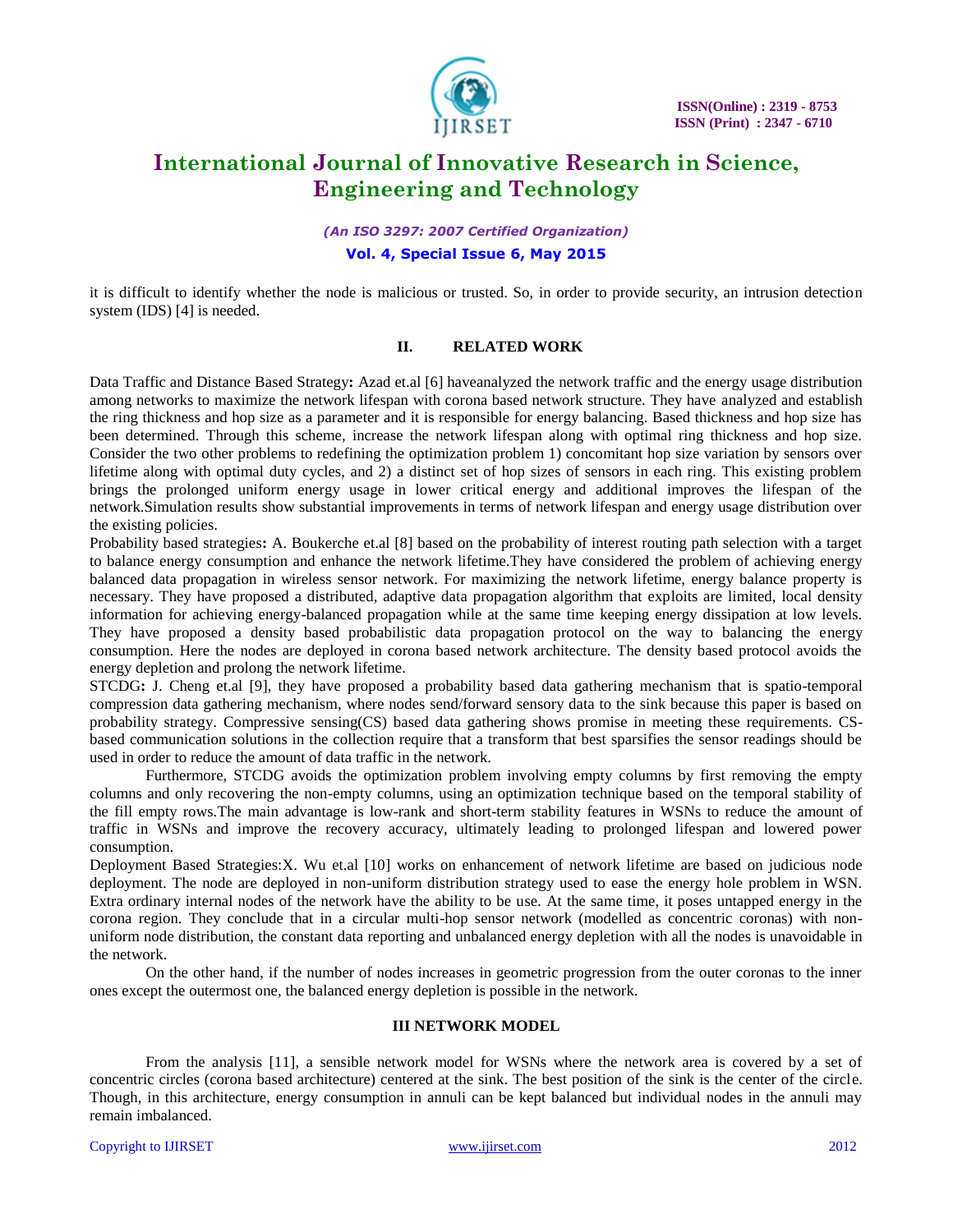

*(An ISO 3297: 2007 Certified Organization)* **Vol. 4, Special Issue 6, May 2015**



Fig: 2. Layered Network Areas

Consider a square shaped network area a x a which is covered by a set of uniform-width corona or annuli [9], [12]. Each annulus is designated with width r as layer. The sink is considered to be located at the center of the network area and responsible for collecting data from the sensors nodes. Nodes are placed in different layers surrounding the sink. A layer is identified as  $L_i$  where  $i=1,2...N$ . here  $i=1$  represents the layer nearest to the sink and  $i=N$  represents the layer farthest from the sink where  $N=[a/2r]$ .

Here the nodes are stable and need to be deployed in each layer inside the network with certain node density. The node density is the relative amount of number of nodes in an area (layer) and the area (of the layer). We assume that there is no local co-ordination among the nodes (nodes may report same events to the sink) and also considering an idyllic MAC layer by way of no collision and retransmission so as to does not lose any statement. The basis for not considering an idyllic MAC layer is complexity such as collision occurs in each retransmission and scheduling etc.

#### **Sensing Representation**

The sensing model describes a unit area to be covered, if the node in that specific area is within the sensing range is said to be active node. The nodes perform [13] at an angle  $360^\circ$ . The maximal circular area centered around a node  $\nu$  and it is defined as its sensing area  $S(v)$ . The radius of  $S(v)$  is called the v's sensing range [12]  $R_s$ . Consider the relationship between r and  $R_s$  have to assure the conditionr  $\leq 2R_s[5]$ , [15] for covering the network area (fig.2). In case of 1-coverage, node density ( $\lambda$ ) = 1/ S( $\nu$ ). Also, the coverage area C(X) of a set of nodes X is the union of the sensing areas covered by each node in X i.e.  $C(X) = U \forall v_{\text{EX}} S(v)$ .

#### **Communication Representation**

The communication model describes a network as connected if any active node can communicate with any other active node. Consider that two nodes are directly exchange message if their Euclidean distance is not larger than the communication range  $R_c$ . Then the relationship between r and  $R_c$  should satisfy the condition  $r \le R_c[5]$ , [15] for ensuring connectivity in the network area (fig.2)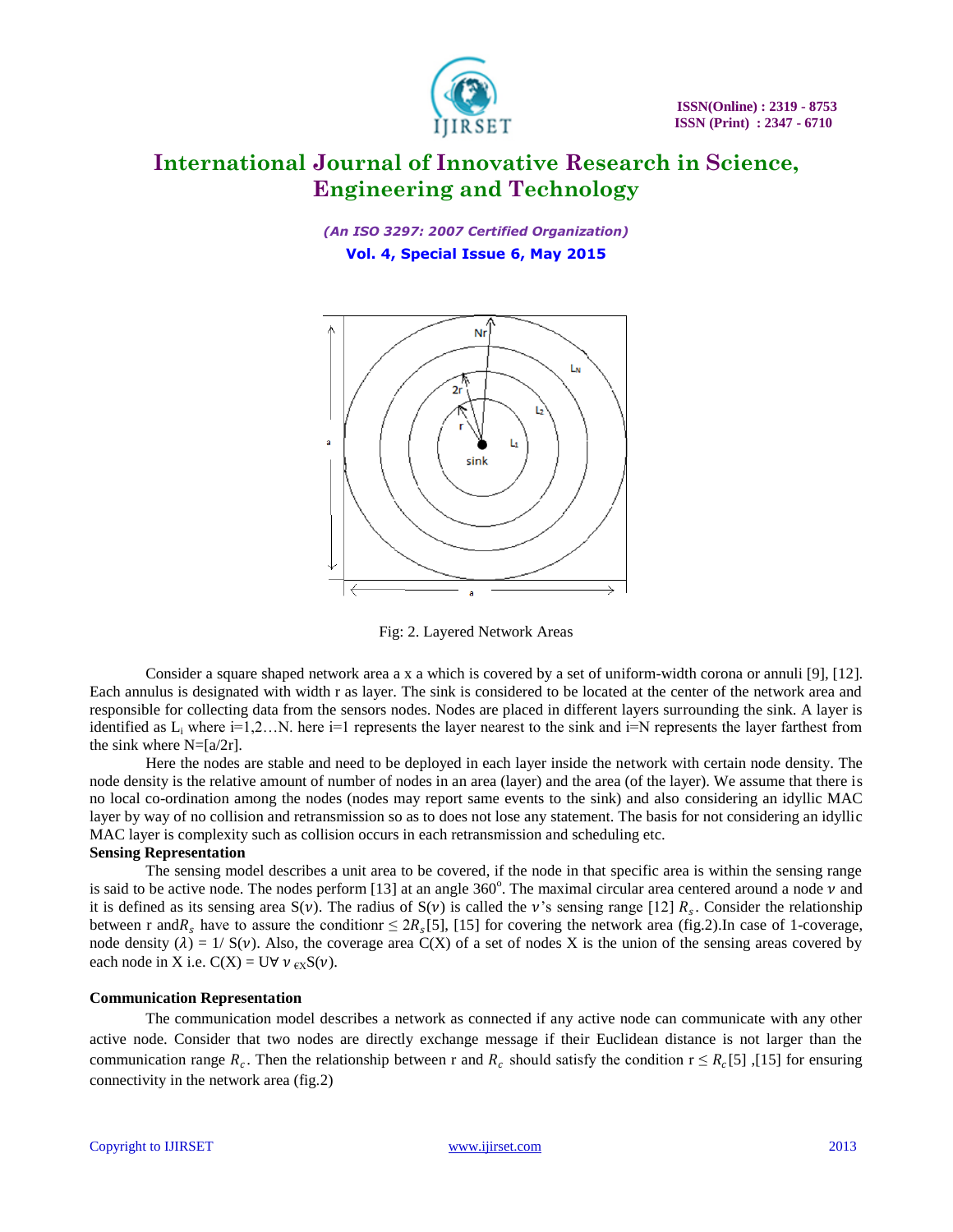

*(An ISO 3297: 2007 Certified Organization)* **Vol. 4, Special Issue 6, May 2015**

#### **NETWORK LIFETIME ANALYSIS**

From the analysis, they have analysis the two definitions namely network lifetime and node lifetime. **For node lifetime** [5], Consider the initial energy of each sensor node is  $\mathcal{E}_0$  and the energy consumption rate of a node in layer-*i* as ECR<sub>*i*</sub>. The lifetime of a node in layer-*i* is  $LT_i = \frac{\varepsilon_0}{\varepsilon}$  $\frac{1}{ECR_i}$ .

For network lifetime [5], the total number of nodes in layer-*i* is  $T_i$ . The lifetime of a layer-*i* in the network  $i s \frac{\varepsilon_0 \times T_i}{T}$  $\frac{\varepsilon_0 \times T_i}{T_i \times ECR_i} = \frac{\varepsilon_0}{ECI}$  $_{ECR_i}$ .

Therefore, the network lifetime can be determined by the shortest lifetime of the layer and it is represented as min∀<sub>*i*</sub> $\left\{ \frac{\varepsilon_0}{E G} \right\}$  $\frac{\varepsilon_0}{ECR_i}$ .

Further, consider that the area of a layer-*i*(fig.1) is  $A_i = \pi(2i - 1) r^2$ , Where, r is the width of the layer. Consequently, the total number of nodes in layer-*i* is given as  $T_i = \lambda_i \times A_i$  for  $i = 1, 2, ..., N$ . Here  $\lambda_i$  represent the node density in layer-*i*.

The transmission rate for data (own data) of a node in layer-*i*is  $\rho$  $\frac{\mu}{\lambda_i}$ , where  $\rho$  is data generation rate in bits/sec to be transmitted towards the sink.

Now, the energy consumption rate of each node in layer-*i* due to transmission  $(ECR_i^{T_x})$  [5] is given by (1) at the top of the next page.

Then the energy consumption rate of each node in layer-*i* for receiving  $(ECR_i^{R_x})$  [5] data from the farther layer is given by,

$$
ECR_i^{R_x} = \left[\frac{\sum_{h=i+1}^{N} \lambda_h (2h-1)\rho}{\lambda_i (2i-1)}\right] e_r \ldots 2
$$

#### **IV. IMPLEMENTED SYSTEM**

#### **PDF-BASED NODE EMPLOYMENT**

Themain aim is to deploy the node in the network layered area based on proposed PDF. For this deployment, establish *i* as a parameter which represent the layer count for both the proposed PDF and network layered area where *i*  $=1,2,...N$ ; the parameter r<sup>'</sup> of the proposed PDF corresponds to the width r of the annuli/layer. Therefore, the relationship between r' and  $R_c$  is  $r' \leq R_c$ , whereas, between r' and  $R_s$  is  $r' \leq 2R_s$ . The PDF of deploying a sensor node at point  $f(x,y)$ located in layer-*i* is given as follows:  $k(2i - 1)A_i/N^2i^4$  where  $i=1,2,...,N$  and k is the proportionality constant.

The probability for the node deployed within a layer is  $k(2i-1)A_i/N^2i^4$  , where A<sub>i</sub> represent the area of layer*i*and k[5] is follows

$$
k = N^2 \left[ \frac{\pi r^2 \sum_{i=1}^{N} (2i-1)^2}{i^4} \right]^{-1} \dots 3
$$

Copyright to IJIRSET [www.ijirset.com](http://www.ijirset.com/) 2014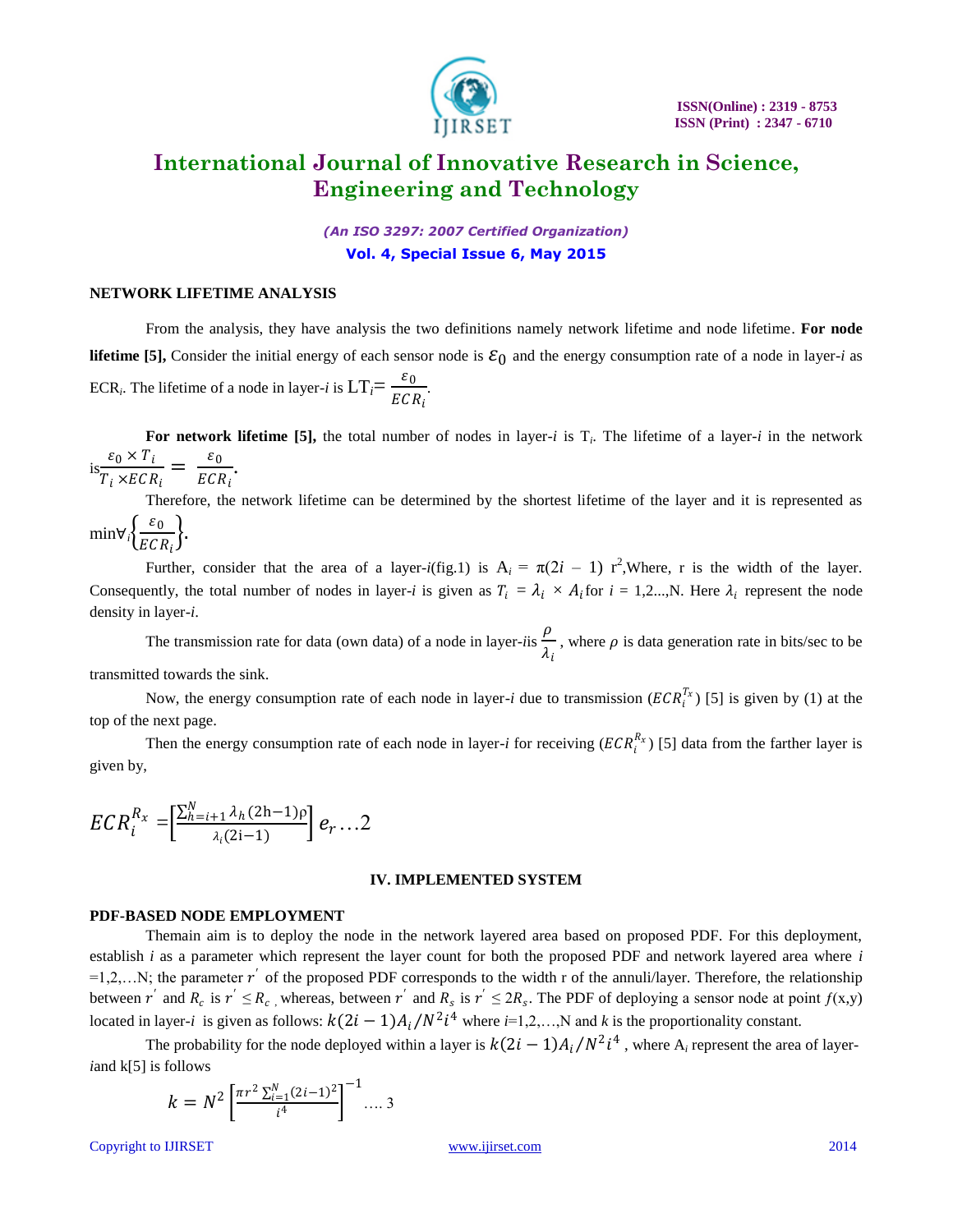

*(An ISO 3297: 2007 Certified Organization)* **Vol. 4, Special Issue 6, May 2015**

Here r is the width of the layer-*i*. The area of layer-*i* is given as

$$
A_i = \left[ \pi (2i - 1)r^2 \right].
$$

By substitute the value of  $A_i$ , probability  $(p_i)$  [5] of deploying nodes at the layer-*i* is given as

$$
p_i = k(2i-1)^2 \pi r^2 [N^2 i^4]^{-1} \dots 4
$$

The number of nodes in a layer-*i*  $(T_i)$  is equal to the probability ( $p_i$ ) of deployment of nodes at layer-*i* multiplied by the total number of nodes  $(T_{total})$  i.e.  $T_i' = p_i \times T_{total}$ .

Therefore, the node density of a layer-*i* (for  $i=1,2,...,N$ ) according to our proposed PDF [5] is given as

$$
\lambda_i' = \frac{p_i}{A_i} \times T_{total} = \frac{p_i}{A_i} \times \sum_{j=1}^N \lambda_j' \times A_j
$$

$$
\lambda_j' = \frac{k(2i-1)\pi r^2}{N^2 i^4} \sum_{j=1}^N (2j-1)\lambda_j'
$$

#### **CALCULATING NETWORK LIFETIME**

From the analysis, the network lifetime is calculated. It has been show that the same can be achieved by regulating transmission range of nodes in each layer. Indeed, network lifetime extension as transmission range regulation based optimization problem. Consider that the energy essential to transmit one bit of data in the farthest layer is  $e_t = e_{elec}$  +  $e_{amp} R_{c_0}^2$  and also obtain energy balancing the average energy consumption rate must be same of each layer. i.e.,  $ECR_i =$  $ECR_N^{'},$  where  $ECR_i$  is energy consumption rate of a node in layer-*i* and  $ECR_N^{'}$  [5] is energy consumption rate of the node of layer-*N*. Now use equation (1),(2) and  $ECR_i = \begin{cases} ECR_i^{T_x} + ECR_i^{R_x} \ ECR_i^{T_x} \end{cases}$  $ECR_N^{T_X}$ , which tends[5],

$$
\frac{\rho}{\lambda_i}e_t + \frac{\sum_{h=i+1}^N \lambda_h (2h-1)\rho}{\lambda_i (2i-1)}(e_t + e_r) = \frac{\rho}{\lambda_N}e_t'
$$

Now replacing the value of  $e'_i$  and using

$$
m_{i} = \begin{cases} \frac{\rho}{\lambda_{i}} + \frac{\sum_{h=i+1}^{N} \lambda_{h}(2h-1)\rho}{\lambda_{i}(2i-1)}, & \text{which results [6],} \\ \frac{\rho}{\lambda_{N}} \end{cases}
$$

$$
m_i e_t + \frac{\sum_{h=i+1}^{N} \lambda_h (2h-1)\rho}{\lambda_i (2i-1)} = m_N (e_{elec} + e_{amp} R_{c_0}^2)
$$

Rearranging the above equation [5], this results (6) and (7) at the next page.

#### Copyright to IJIRSET [www.ijirset.com](http://www.ijirset.com/) 2015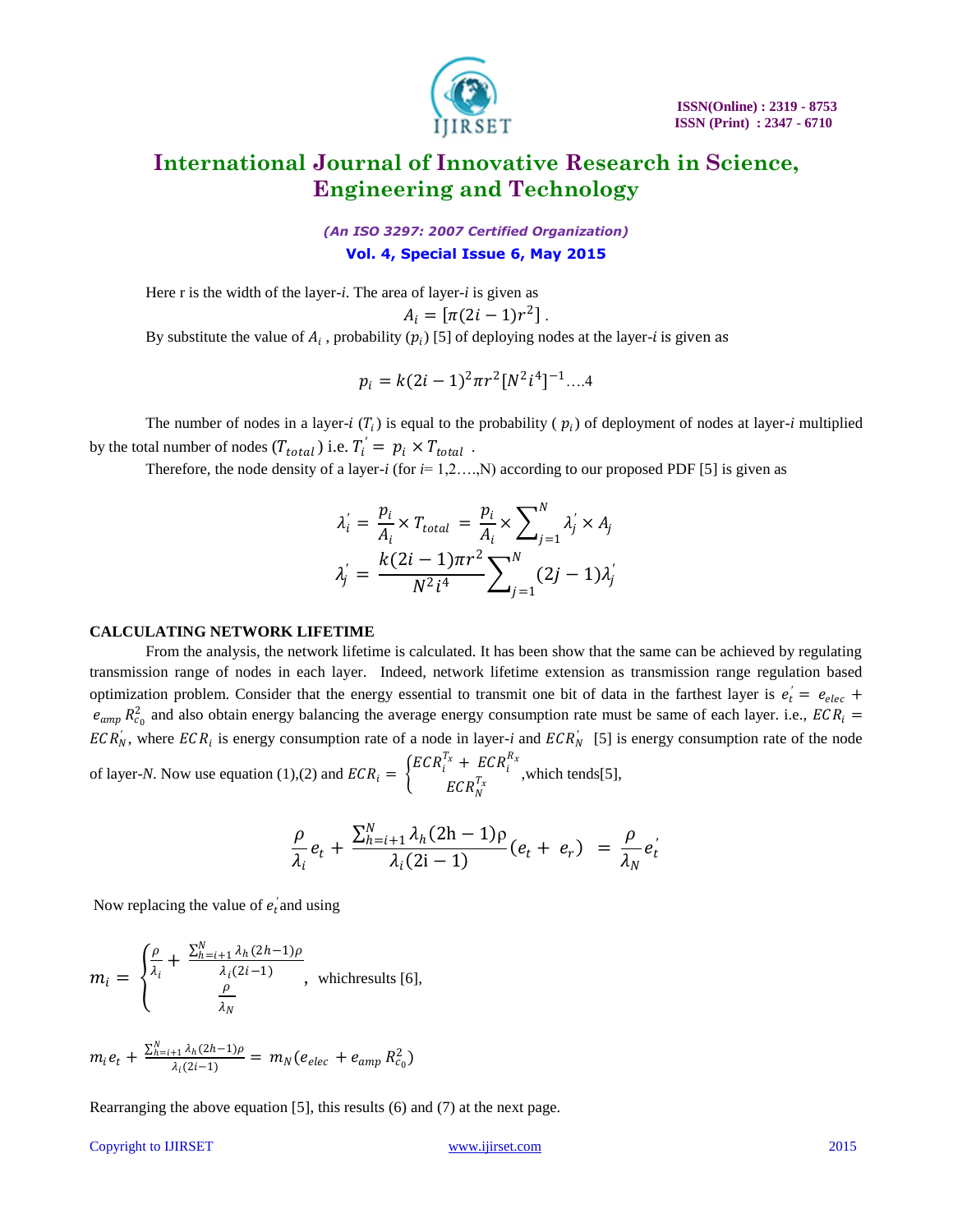

*(An ISO 3297: 2007 Certified Organization)* **Vol. 4, Special Issue 6, May 2015**

Where,  $T_i'$  represent the network lifetime in layer.  $R_{c_0}(8)$  and  $R_{c_i}(9)$  represent the network lifetime of layer and farthest layer.

$$
\text{ECR}_{i}^{\text{T}} = \n\begin{cases}\n\left[\frac{\rho}{\Delta_{i}} + \frac{\sum_{h=i+1}^{N} \Delta_{h} (2\mathbf{h}-1)\rho}{\Delta_{i} (2\mathbf{i}-1)}\right] e_{t} & \text{for } i = 1, 2, \dots, (N-1) \\
\frac{\rho}{\Delta_{N}} e_{t} & \text{for } i = N\n\end{cases} \dots 1
$$

$$
R_{c_0} = \left[\frac{1}{M_N e_{amp}} \left(m_i e_t + \frac{\sum_{h=i+1}^N \lambda_h (2h-1)\rho}{\lambda_i (2i-1)} e_r - m_N e_{elec}\right)\right]^{\frac{1}{2}} \dots 6
$$

$$
R_{c_i} = \left[\frac{1}{M_i e_{amp}} \left(\frac{\rho}{\lambda_N} e'_t - \frac{\sum_{h=i+1}^N \lambda_h (2h-1)\rho}{\lambda_i (2i-1)} e_r - m_i e_{elec}\right)\right]^{\frac{1}{2}} \quad \ldots \, .
$$

$$
R_{c_0} = \left[\frac{1}{M_N e_{amp}} \left(m_i e_t + \frac{\sum_{h=i+1}^N \lambda_h (2h-1)\rho}{\lambda_i (2i-1)} e_r - m_N e_{elec}\right)\right]^{\frac{1}{2}}, \forall T_N' \quad \dots 8
$$

$$
R_{c_i} = \left[\frac{1}{M_i e_{amp}} \left(\frac{\rho}{\lambda_N} e_t' - \frac{\sum_{h=i+1}^N \lambda_h (2h-1)\rho}{\lambda_i (2i-1)} e_r - m_i e_{elec}\right)\right]^{\frac{1}{2}}, \forall T_N', i < N \ \ldots.9
$$

$$
(N \times r) \ge R_{c_0} > R_{c_i} > 0 \ \forall T'_i, 1 \le i \le N
$$
  
\n
$$
(ECR'_i \times LT''_i) - \varepsilon_0 \le 0 \ \forall i \in \{1, 2, \dots N\}
$$
  
\n
$$
(ECR'_i, LT''_i) \ge 0 \ \forall i \in \{1, 2, \dots N\}
$$

### **V. PERFORMANCE EVALUATION**

#### A. Simulation Environment

The simulation is performed using network simulator 2.34.The performance of this scheme the four performance metrics have been adopted they are network lifetime, packet drop ratio, throughput and packet drop.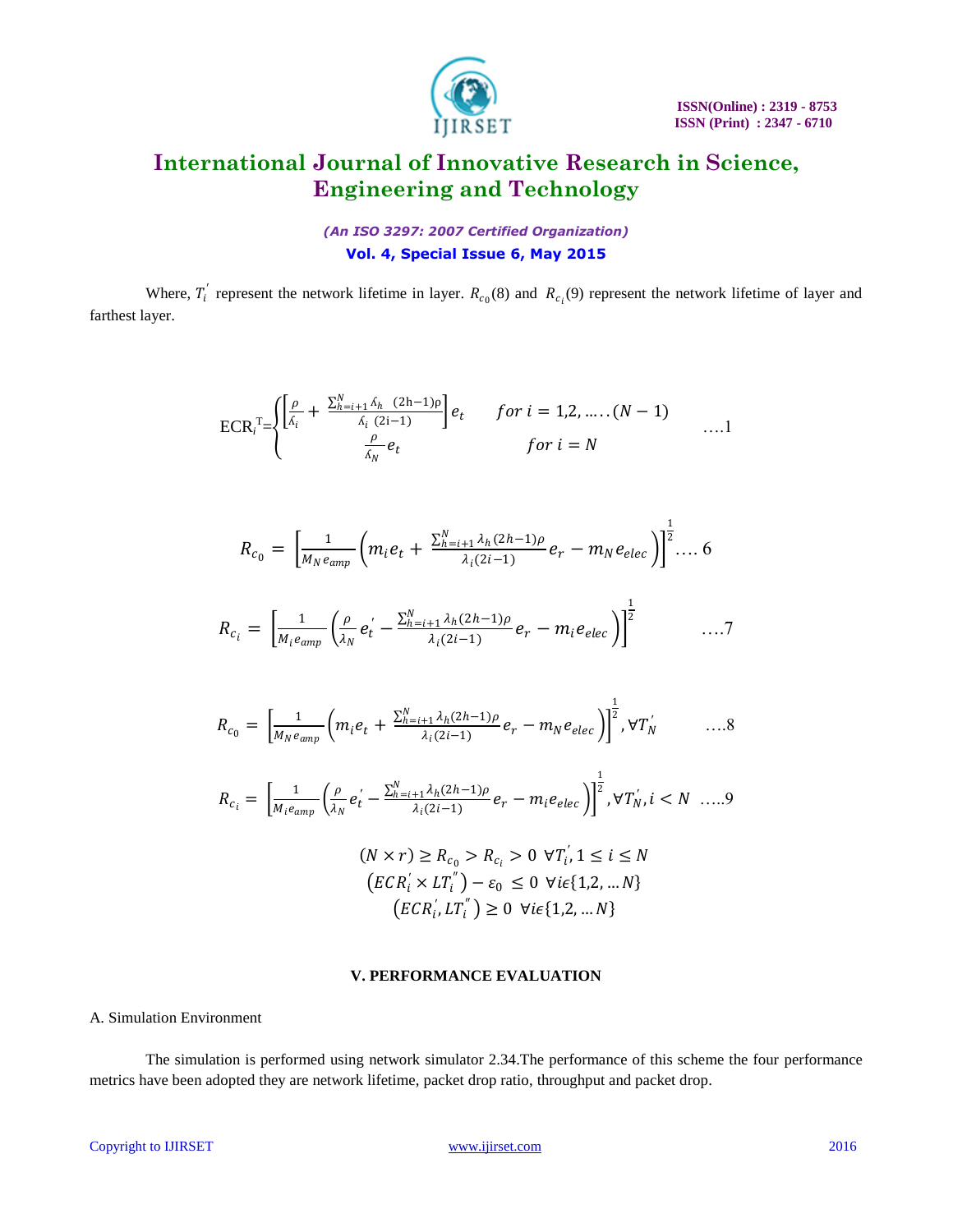





Fig 3. Network lifetime analysis







Fig 5. Throughput analysis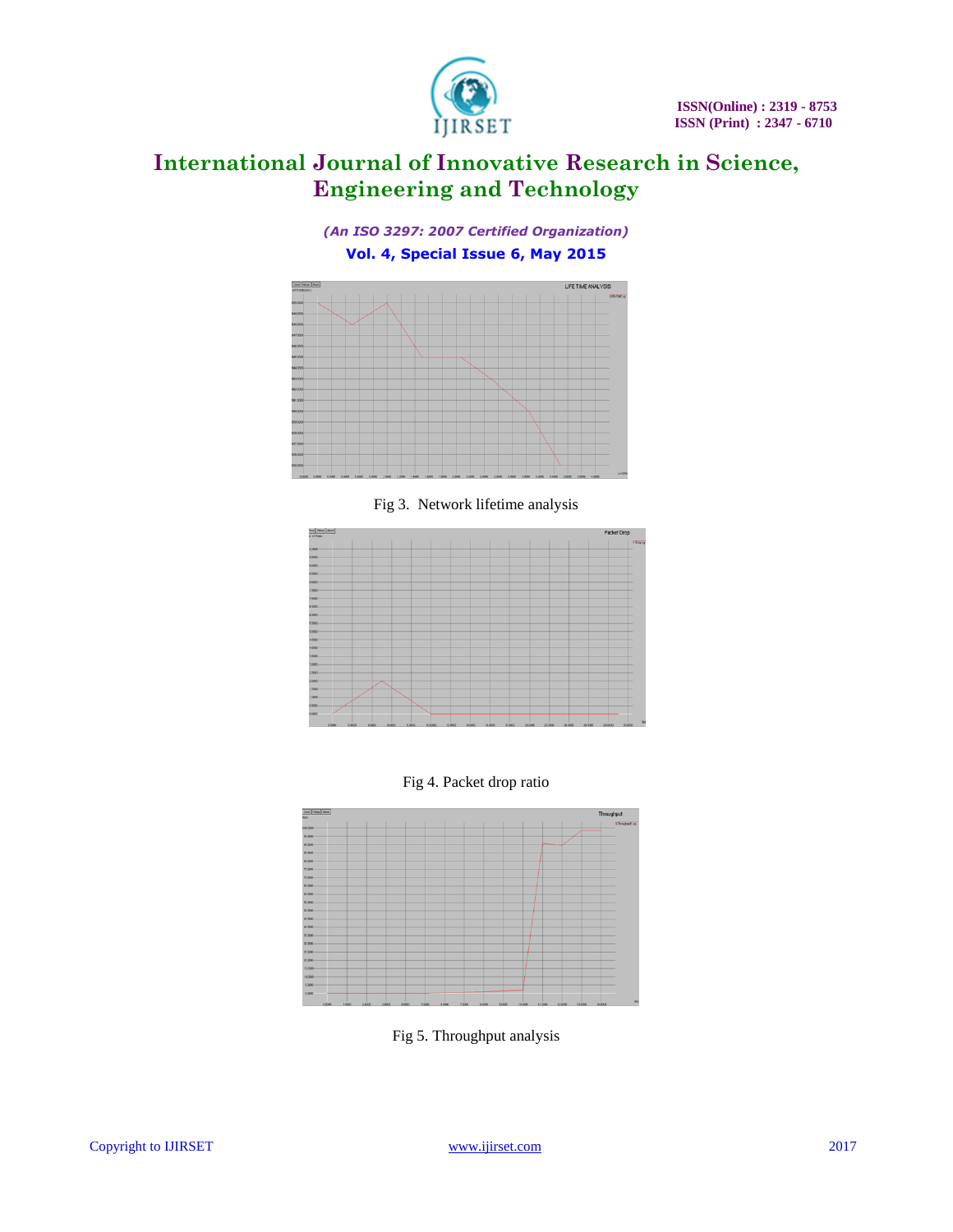

*(An ISO 3297: 2007 Certified Organization)* **Vol. 4, Special Issue 6, May 2015**



Fig 6. Packet delivery ratio

### **VI CONCLUSION AND FUTURE WORK**

In this project work, node employment scheme for multi-hop WSNs using a PDF have been proposed. To attain energy balancing and maximizing the network lifetime is the main aim of this scheme at the same time it maintains coverage and connectivity. The network lifetime can be analysed and acknowledged by means of node density as a parameter. Then, the theoretical formulation of node density and network lifetime are calculated. Node employment algorithm can be developed based on PDF. As a future work, the real nature and the function of each and every node can be validated by using intrusion detection system (IDS). By use of the detection scheme, network lifetime has to be improved and also provides the security to the WSN.

#### **REFERENCES**

[1]Availabl[e:http://en.wikipedia.org/wiki/wireless\\_sensor\\_network](http://en.wikipedia.org/wiki/wireless_sensor_network)

[2] M. Younis and K. Akkaya, "Strategies and techniques for node placement in wireless sensor networks: a survey," *Ad Hoc Netw.*, vol. 6, pp. 621–655, June 2008.

[3]Availabl[e:http://en.wikipedia.org/wiki/Probability\\_density\\_function](http://en.wikipedia.org/wiki/Probability_density_function)

[4] Md. Safiqul Islam and Syed Ashiqur Rahman," Anomaly IntrusionDetection System in Wireless Sensor Networks: Security Threats and Existing Approaches,"*International Journal of Advanced Science and Technology.*,Vol. 36, November 2011.

[5] SubirHalder and SipraDasBit, "Design of a probability density function targeting energy-efficient node deployment in wireless sensor network," *IEEE Trans. Network and Service Manag*., vol. 11, pp.2, June 2014.

[6] A. K. M. Azad and J. Kamruzzaman, "Energy-balanced transmission policies for wireless sensor networks," *IEEE Trans. Mobile Comput.*, vol. 10, pp. 927–940, July 2011.

[7] C. Song, M. Liu, J. Cao, Y. Zheng, H. Gong, and G. Chen, "Maximizing network lifetime based on transmission range adjustment in wireless sensor networks," *Comput. Commun.*, vol. 32, pp. 1316–1325, July 2009.

[8] A. Boukerche, D. Efstathiou, S. Nikoletseas, and C. Raptopoulos, "Exploiting limited density information towards near-optimal energy balanced data propagation," *Comput. Commun.*, vol. 35, pp. 2187–2200, Nov. 2012.

[9] J. Cheng, Q. Ye, H. Jiang, D. Wang, and C. Wang, "STCDG: an efficient data gathering algorithm based on matrix completion for wireless sensor networks," *IEEE Trans. Wireless Commun.*, vol. 12, pp. 850–861, Feb. 2013.

[10] X. Wu, G. Chen, and S. K. Das, "Avoiding energy holes in wireless sensor networks with non uniform node distribution," *IEEE Trans. ParallelDistrib. Syst.*, vol. 19, pp. 710–720, May 2008.

[11] C. Y. Chang and H. R. Chang, "Energy-aware node placement, topology control and MAC scheduling for wireless sensor networks," *Comput.Netw.,*vol. 52, pp. 2189–2204, Aug. 2008.

[12] S. Olariu, A. Wadaa, L. Wilson, and M. Eltoweissy, "Wireless sensor networks: leveraging the virtual infrastructure," *IEEE Netw.*, vol. 18, pp. 51–56, July 2004.

[13] F. Barsi, A. A. Bertossi, C. Lavault, A. Navarra, S. Olariu, M. C. Pinotti, and V. Ravelomanana, "Efficient location training protocols for heterogeneous sensor and actor networks," *IEEE Trans. Mobile Comput.*, vol. 10, pp. 377–391, Mar. 2011.